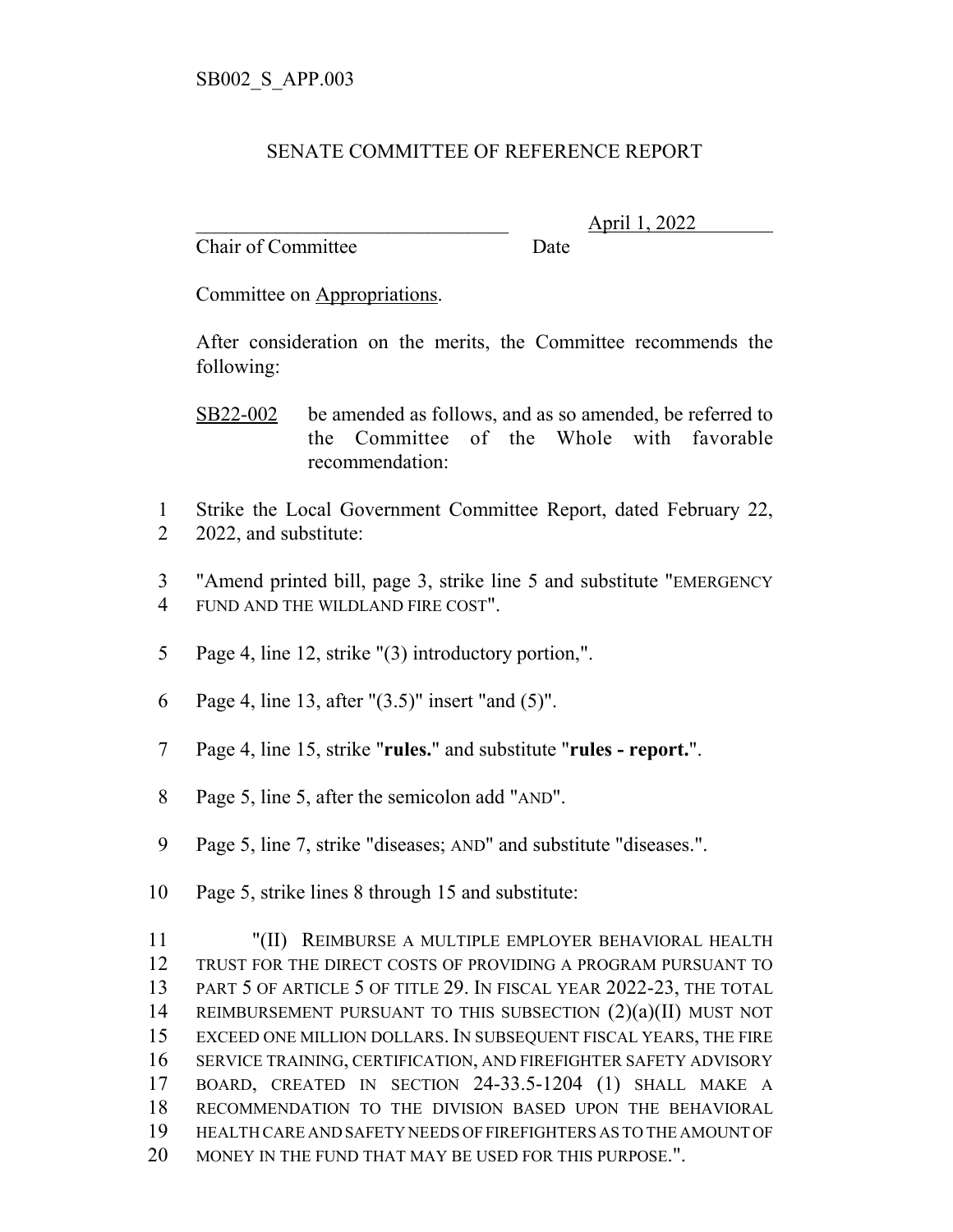Page 5, strike lines 21 through 24 and substitute:

 "(3) The director shall promulgate rules governing the award of grants pursuant to subsection (2) of this section, including consideration of:".

Page 6, strike lines 12 and 13 and substitute:

 "(a) DEMONSTRATE THE GREATEST NEED FOR ADDITIONAL FUNDING TO ENSURE THE SAFETY OF VOLUNTEER AND SEASONAL FIREFIGHTERS;".

Page 6, strike lines 17 and 18 and substitute:

10 "(c) RELY PRIMARILY OR SOLELY ON VOLUNTEER FIREFIGHTERS AND ARE SERVING COMMUNITIES AFFECTED BY WILDLAND FIRES.".

- Page 7, line 6, after "(b)" insert "(I)".
- Page 7, after line 12 insert:

 "(II) THE DIVISION MAY USE A PORTION OF THE MONEY IN THE FUND TO DIRECTLY PURCHASE AND DISTRIBUTE PROTECTIVE EQUIPMENT TO GOVERNING BODIES AND VOLUNTEER FIRE DEPARTMENTS TO DIRECTLY PAY FOR TRAINING DESIGNED TO INCREASE FIREFIGHTER SAFETY AND PREVENT OCCUPATION-RELATED DISEASES FOR GOVERNING BODIES AND VOLUNTEER FIRE DEPARTMENTS OR TO REIMBURSE GOVERNING BODIES AND VOLUNTEER FIRE DEPARTMENTS FOR THE COSTS OF PROTECTIVE EQUIPMENT AND TRAINING WITHOUT REQUIRING A GRANT APPLICATION 22 AND PEER REVIEW PROCESS PURSUANT TO SUBSECTIONS (2) AND (3) OF THIS SECTION. IN DISTRIBUTING EQUIPMENT, PAYING FOR TRAINING, OR 24 PROVIDING REIMBURSEMENT PURSUANT TO THIS SUBSECTION (4)(b)(II), THE DIVISION SHALL PRIORITIZE GOVERNING BODIES AND VOLUNTEER FIRE DEPARTMENTS IN ACCORDANCE WITH THE CRITERIA SPECIFIED IN 27 SUBSECTION (3.5) OF THIS SECTION.

28 (5) THE DIVISION SHALL SUBMIT AN ANNUAL REPORT ON THE EXPENDITURES FROM THE LOCAL FIREFIGHTER SAFETY AND DISEASE PREVENTION FUND TO THE WILDFIRE MATTERS REVIEW COMMITTEE CREATED IN SECTION 2-3-1602.THE REPORT MUST INCLUDE INFORMATION ON THE NUMBER OF GRANTS MADE AND THE NUMBER OF VOLUNTEER AND PAID FIREFIGHTERS IN EACH FIRE DEPARTMENT THAT RECEIVED A GRANT, EQUIPMENT, OR TRAINING PURSUANT TO THIS SECTION. NOTWITHSTANDING THE REQUIREMENT IN SECTION 24-1-136 (11)(a)(I),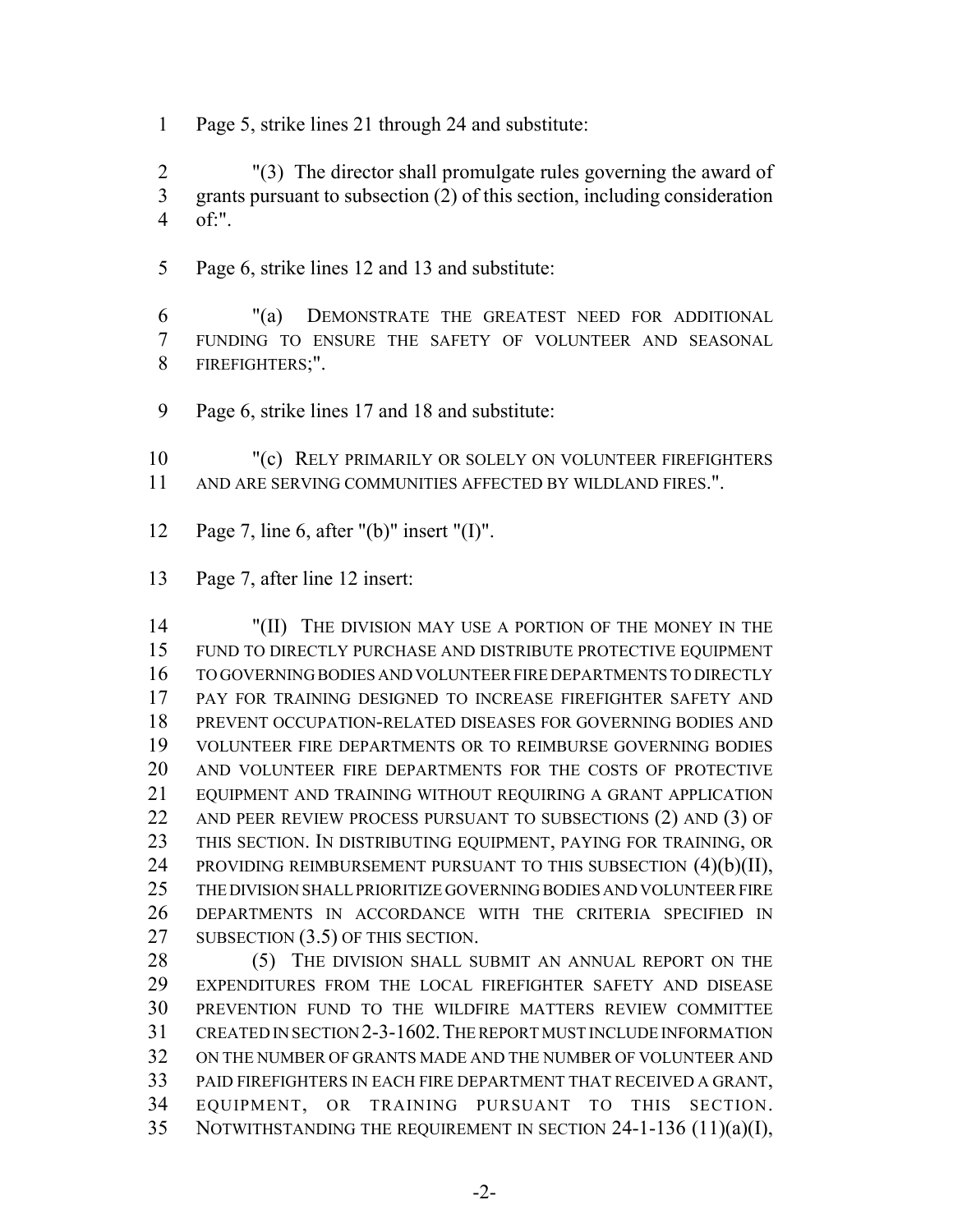THE REQUIREMENT TO SUBMIT THE REPORT REQUIRED IN THIS SUBSECTION (5) CONTINUES INDEFINITELY. **SECTION 4.** In Colorado Revised Statutes, **add** part 5 to article 5 of title 29 as follows: PART 5 FIREFIGHTER BEHAVIORAL HEALTH BENEFITS PROGRAM **29-5-501. Definitions.** AS USED IN THIS PART 5, UNLESS THE CONTEXT OTHERWISE REQUIRES: (1) "EMPLOYER" MEANS A MUNICIPALITY, SPECIAL DISTRICT, FIRE AUTHORITY, OR COUNTY IMPROVEMENT DISTRICT THAT EMPLOYS ONE OR MORE FIREFIGHTERS. "EMPLOYER" ALSO MEANS THE DIVISION OF FIRE PREVENTION AND CONTROL CREATED IN SECTION 24-33.5-1201. "EMPLOYER" DOES NOT INCLUDE A POWER AUTHORITY CREATED PURSUANT TO SECTION 29-1-204 OR A MUNICIPALLY OWNED UTILITY. (2) "FIREFIGHTER" MEANS A FULL- OR PART-TIME EMPLOYEE OF AN EMPLOYER WHOSE DUTIES ARE DIRECTLY INVOLVED WITH THE PROVISION OF FIRE PROTECTION SERVICES AND A VOLUNTEER FIREFIGHTER AS DEFINED IN SECTION 31-30-1102. "FIREFIGHTER" INCLUDES A PERSON MEETING THIS DEFINITION WHO PROVIDES VOLUNTEER SERVICES TO A FIRE AUTHORITY CREATED BY AN INTERGOVERNMENTAL AGREEMENT 22 PROVIDING FIRE PROTECTION. (3) "TRUST" MEANS A MULTIPLE EMPLOYER BEHAVIORAL HEALTH 24 TRUST DESCRIBED IN SECTION 10-3-903.5 (7)(e), ESTABLISHED FOR THE PURPOSES OF THIS PART 5. **29-5-502. Required program - reimbursement.** (1) AN EMPLOYER SHALL PARTICIPATE IN A MULTIPLE EMPLOYER BEHAVIORAL HEALTH TRUST IN ORDER TO PROVIDE THE PROGRAM SPECIFIED IN THIS SECTION FOR ITS FIREFIGHTERS. IF AT ANY TIME THE FUNDING PROVIDED PURSUANT TO SUBSECTION (4) OF THIS SECTION IS INSUFFICIENT TO COVER THE COST OF THE PROGRAM REQUIRED BY THIS SECTION, THEN THE REQUIREMENT TO PARTICIPATE IN THE PROGRAM BECOMES OPTIONAL PURSUANT TO SECTION 29-1-304.5. (2) A TRUST SHALL PROVIDE A PROGRAM PLANNED, ORGANIZED, OPERATED, AND MAINTAINED TO PROVIDE BASIC SERVICES TO FIREFIGHTERS FOR THE PREVENTION, DIAGNOSIS, AND INITIAL TREATMENT OF EMOTIONAL, BEHAVIORAL, OR MENTAL HEALTH DISORDERS. SERVICES PROVIDED UNDER THE PROGRAM SHALL BE RENDERED PRIMARILY ON AN OUTPATIENT AND CONSULTATIVE BASIS, INCLUDING SERVICES DELIVERED TELEPHONICALLY OR REMOTELY. (3) SUBJECT TO AVAILABLE APPROPRIATIONS AND THE REQUIREMENTS OF SECTION 24-33.5-1231 (2)(a)(II), THE DIVISION OF FIRE PREVENTION AND CONTROL SHALL REIMBURSE A MULTIPLE EMPLOYER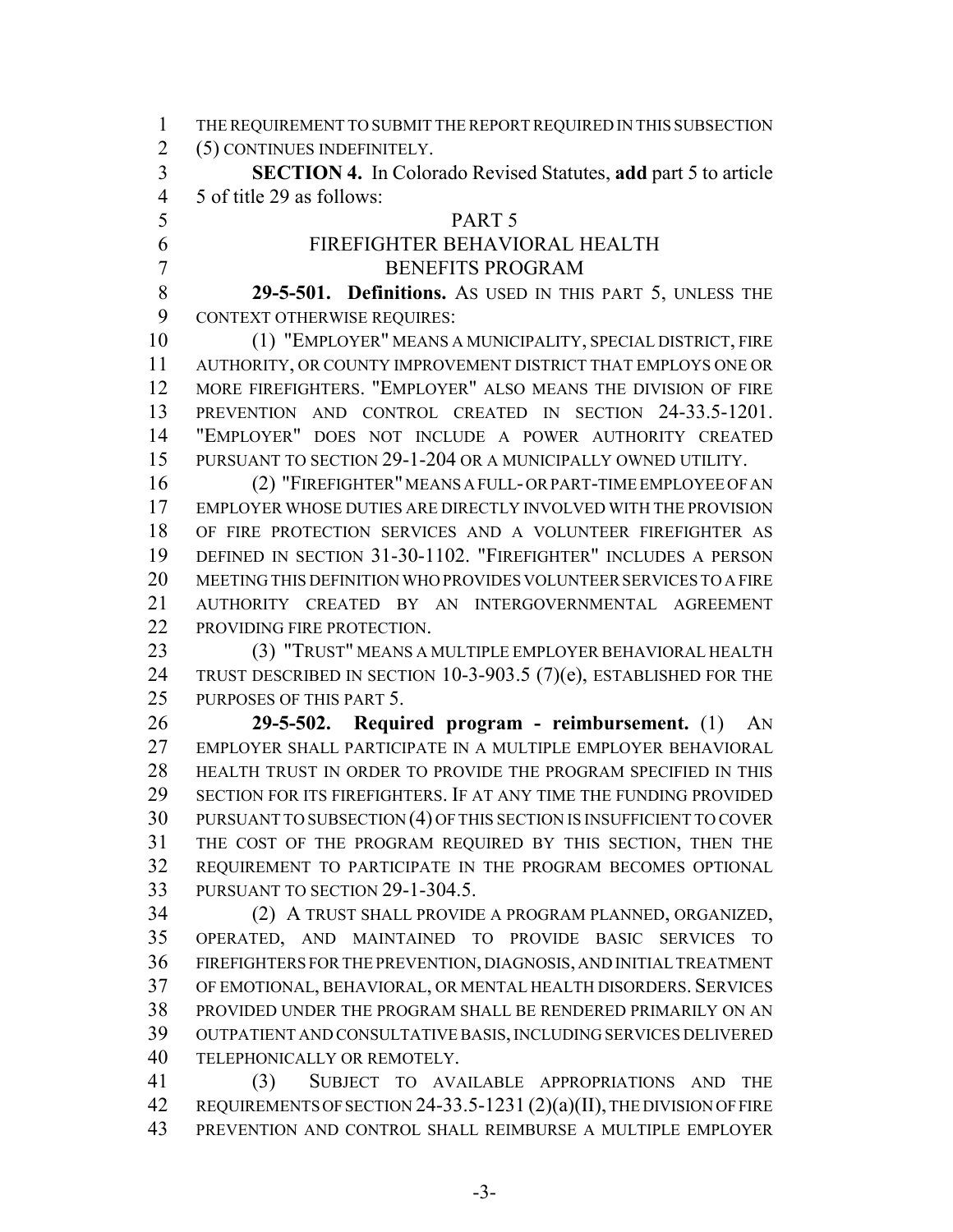BEHAVIORAL HEALTH TRUST FOR THE DIRECT COSTS OF PROVIDING A PROGRAM AS REQUIRED BY THIS PART 5 FROM THE LOCAL FIREFIGHTER SAFETY AND DISEASE PREVENTION FUND CREATED IN SECTION 24-33.5-1231 (1).

 **29-5-503. Authority of the trust - rules - report.** (1) IN ADDITION TO ANY OTHER AUTHORITY GIVEN TO THE TRUST, THE TRUST HAS THE AUTHORITY TO:

 (a) CREATE A PROGRAM DESCRIPTION TO FURTHER DEFINE THE SERVICES AVAILABLE PURSUANT TO THIS PART 5;

 (b) STRUCTURE THE SERVICES PROVIDED UNDER THE PROGRAM BASED ON ACTUARIAL RECOMMENDATIONS AND WITH INPUT FROM A COMMITTEE OF THE TRUST CONSISTING OF REPRESENTATIVES OF LABOR, MANAGEMENT, ADMINISTRATION, AND EMPLOYERS SERVING DIFFERENT SIZED POPULATIONS; AND

 (c) ADOPT POLICIES AND PROCEDURES FOR THE ADMINISTRATION OF THE TRUST.

 (2) ON OR BEFORE OCTOBER 1, 2024, THE TRUST, TOGETHER WITH THE DIVISION OF FIRE PREVENTION AND CONTROL IN THE DEPARTMENT OF PUBLIC SAFETY, SHALL SUBMIT A REPORT TO THE WILDFIRE MATTERS REVIEW COMMITTEE ON THE IMPLEMENTATION OF THIS PART 5. THE REPORT MUST, AT A MINIMUM:

**(a) DISCUSS THE EXTENT TO WHICH THE PROGRAM PROVIDED**  UNDER THIS PART 5 IS MEETING THE BEHAVIORAL HEALTH CARE NEEDS OF FIREFIGHTERS IN THE STATE;

 (b) ASSESS THE ONGOING FUNDING NEEDS OF THE TRUST AND WHETHER THE AVAILABLE FUNDING IS SUFFICIENT TO ALLOW THE TRUST TO MEET THE BEHAVIORAL HEALTH CARE NEEDS OF FIREFIGHTERS; AND 28 (c) RECOMMEND ANY CHANGES NEEDED TO MORE EFFECTIVELY MEET THE BEHAVIORAL HEALTH CARE NEEDS OF FIREFIGHTERS ACROSS

THE STATE.".

Renumber succeeding sections accordingly.

Page 8, after line 21 insert:

 "**SECTION 8.** In Colorado Revised Statutes, 10-3-903.5, **amend** (7)(a); and **add** (7)(e) as follows:

 **10-3-903.5. Jurisdiction over providers of health-care benefits - rules.** (7) (a) The provisions of this section and any other laws of this state that regulate insurance or insurance companies shall not apply to any 38 multiple employer health trust which THAT meets the requirements of 39 paragraph (b) of this subsection  $(7)$  or SUBSECTION  $(7)(b)$  OF THIS 40 SECTION, any multiple employer welfare arrangement which THAT meets